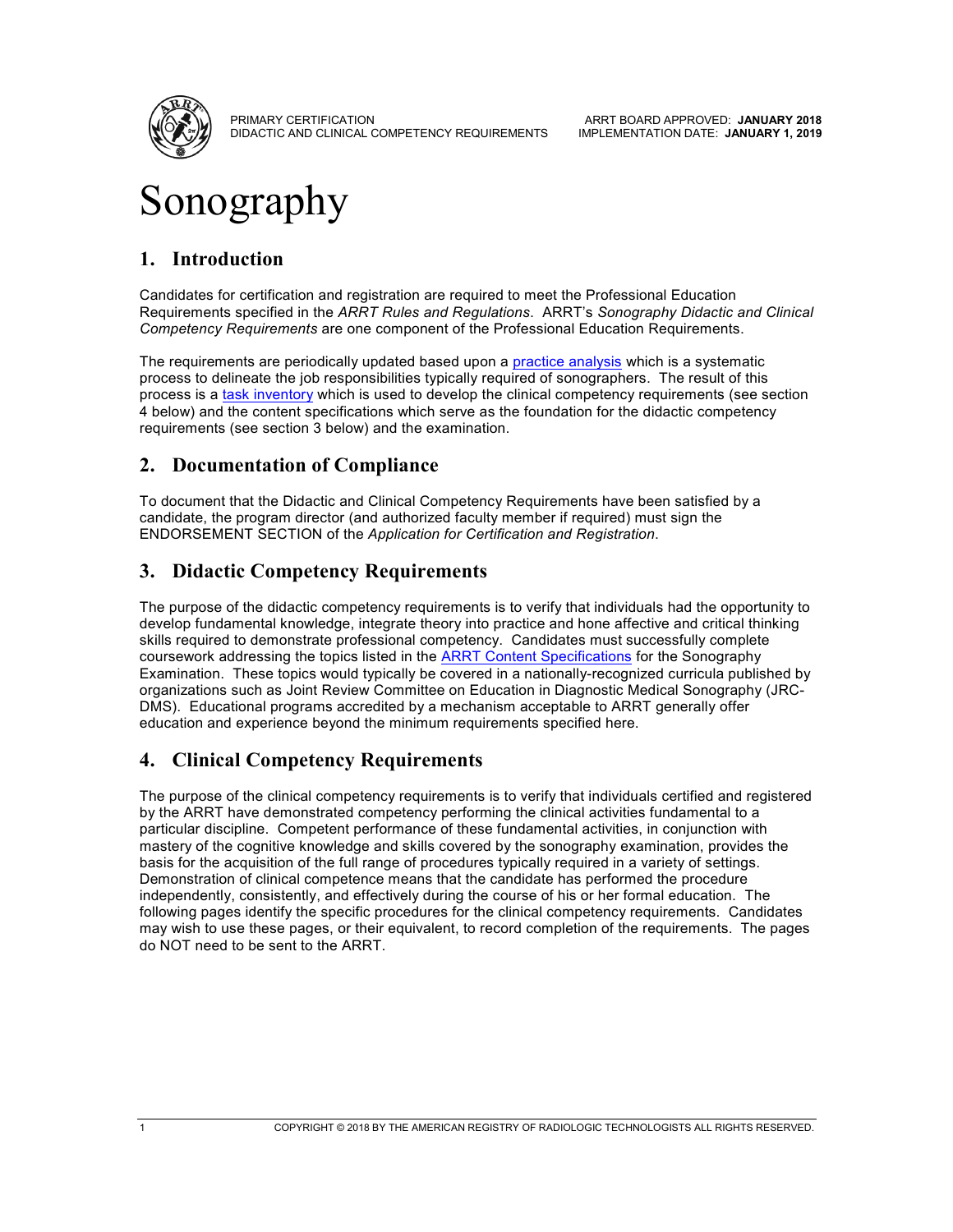

**SONOGRAPHY** DIDACTIC AND CLINICAL COMPETENCY REQUIREMENTS

ARRT BOARD APPROVED: **JANUARY 2018** IMPLEMENTATION DATE: **JANUARY 1, 2019**

#### **4.1 General Performance Considerations**

#### **4.1.1 Patient Diversity**

Demonstration of competence should include variations in patient characteristics such as age, gender, and medical condition.

#### **4.1.2 Elements of Competence**

Demonstration of clinical competence requires that the program director or the program director's designee has observed the candidate performing the procedure independently, consistently, and effectively during the course of the candidate's formal educational program.

#### **4.2 Sonography Specific Requirements**

As part of the educational program, candidates must demonstrate competence in the clinical activities identified below:

- Five mandatory patient care procedures and be CPR certified;
- Five mandatory scanning techniques;
- Two mandatory equipment care activities;
- 16 mandatory imaging procedures; and
- 11 elective imaging procedures selected from a list of 24 procedures.

These clinical activities are listed in more detail in the following sections.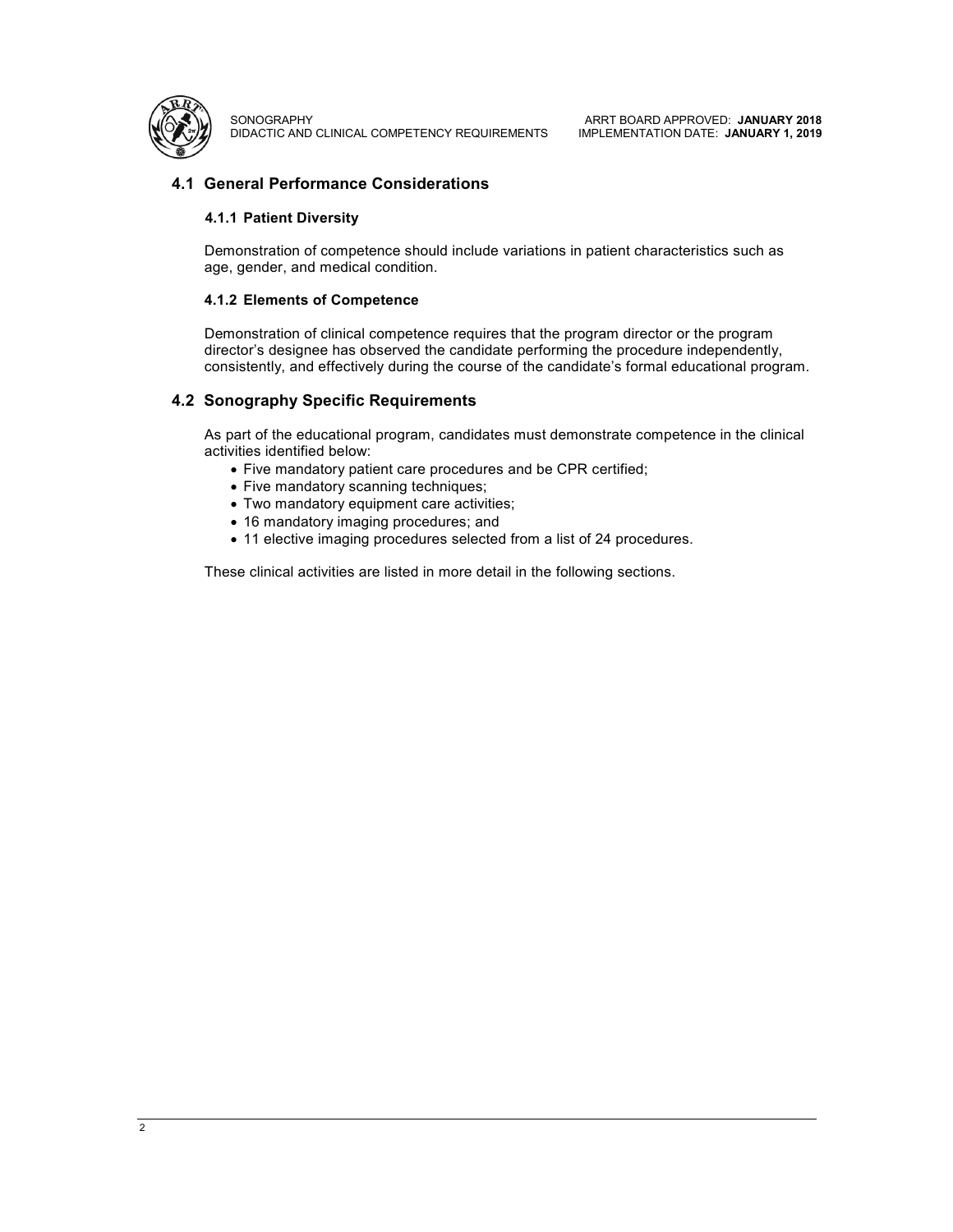

SONOGRAPHY DIDACTIC AND CLINICAL COMPETENCY REQUIREMENTS

ARRT BOARD APPROVED: **JANUARY 2018** IMPLEMENTATION DATE: **JANUARY 1, 2019**

#### **4.2.1 Mandatory Patient Care Procedures, Scanning Techniques, and Equipment Care Activities**

Candidates are required to be CPR certified. They must also demonstrate competence in the remaining five patient care procedures, five scanning techniques, and two equipment care activities. The activities should be performed on patients whenever possible, but simulation is acceptable if state or institutional regulations prohibit candidates from performing the procedures on patients.

| <b>Mandatory Patient Care Procedures</b>          | Date<br><b>Completed</b> | <b>Competence</b><br><b>Verified By</b> |
|---------------------------------------------------|--------------------------|-----------------------------------------|
| <b>CPR Certification</b>                          |                          |                                         |
| Vital Signs (blood pressure, pulse, respiration)  |                          |                                         |
| Monitoring level of consciousness and respiration |                          |                                         |
| <b>Standard Precautions</b>                       |                          |                                         |
| Sterile technique                                 |                          |                                         |
| Verification of informed consent                  |                          |                                         |
| <b>Mandatory Scanning Techniques</b>              | Date<br><b>Completed</b> | <b>Competence</b><br><b>Verified By</b> |
| Gray Scale (2D)                                   |                          |                                         |
| Color Doppler                                     |                          |                                         |
| Power Doppler                                     |                          |                                         |
| <b>Spectral Doppler</b>                           |                          |                                         |
| M-Mode                                            |                          |                                         |
| <b>Mandatory Equipment Care</b>                   | Date<br><b>Completed</b> | Competence<br><b>Verified By</b>        |
| Prepare transducer for intracavitary use          |                          |                                         |
| Clean and disinfect transducer                    |                          |                                         |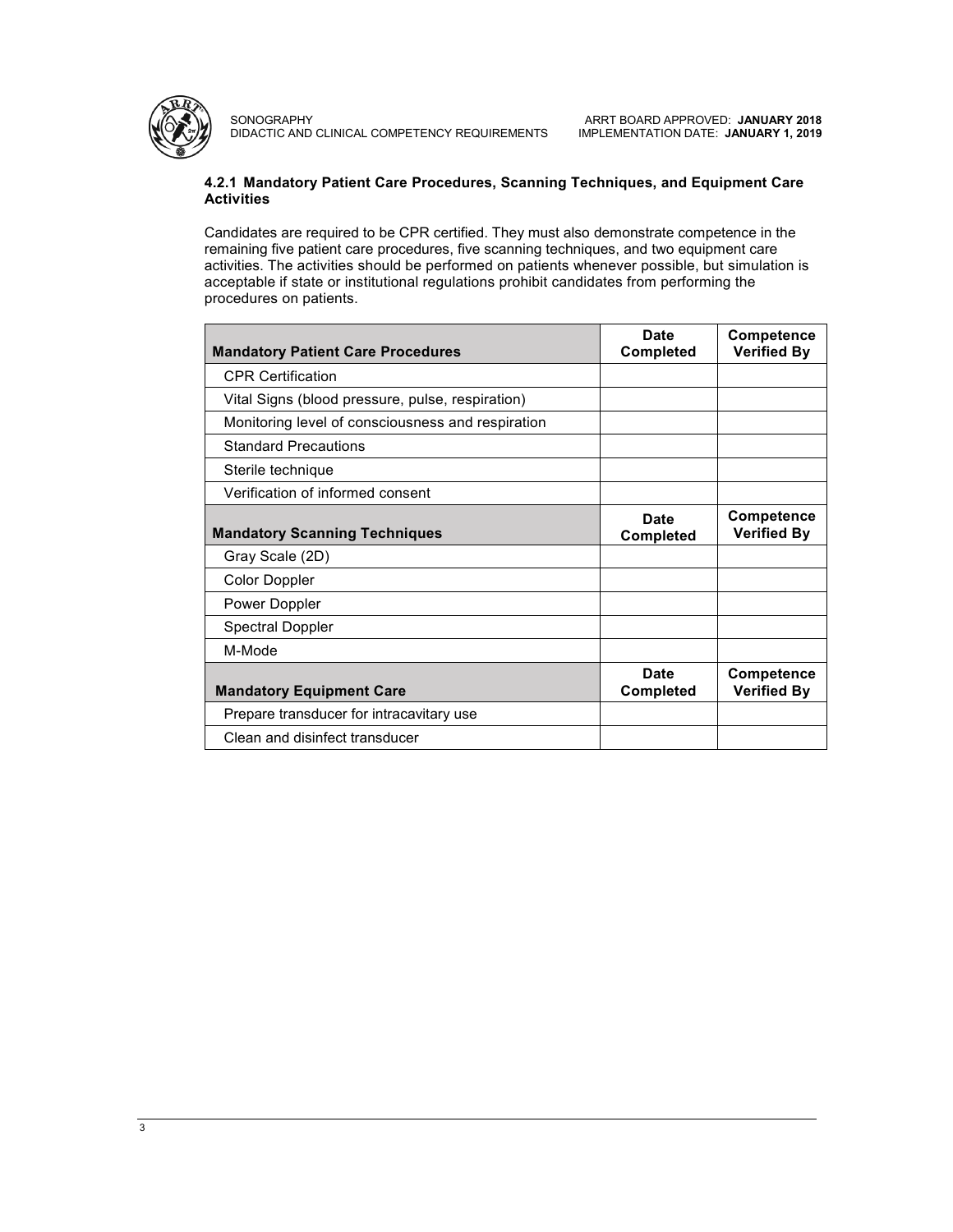

**SONOGRAPHY** DIDACTIC AND CLINICAL COMPETENCY REQUIREMENTS

#### **4.2.2 Sonography Procedures**

Candidates must demonstrate competence in the 16 mandatory procedures listed below. Candidates are also required to demonstrate competence in 11 of the 24 elective procedures. Multiple competencies may be demonstrated on one patient. When performing the sonography procedures, the candidate must demonstrate appropriate:

- patient preparation, including evaluation of requisition or medical record, preparation of exam room, identification of patient, infection control procedures (i.e., Standard Precautions), patient assessment, and instruction concerning the procedure;
- exam protocol, including patient positioning, sonographic technique, parameter selection, image display, image annotation and labeling, archiving, and documentation of procedure; and
- image evaluation, including image quality, optimal demonstration of anatomic region and pathology, and exam completeness.

The candidate's clinical education should include variation in patient characteristics, provide ample opportunity for demonstration of both normal and variant anatomy, as well as important pathologies and medical conditions.

A variety of instructional methods may be useful for teaching the clinical skills identified in this document. For purposes of satisfying these requirements, candidates must be evaluated while scanning actual patients. Simulation is not acceptable for final competence assessment of imaging procedures, unless otherwise specified in this document.

| <b>Abdomen</b>                                         | <b>Mandatory</b> | <b>Elective</b> | <b>Date</b><br>Completed | Competence<br><b>Verified By</b> |
|--------------------------------------------------------|------------------|-----------------|--------------------------|----------------------------------|
| Liver                                                  | ✓                |                 |                          |                                  |
| Gallbladder/biliary tract/CBD                          | ✓                |                 |                          |                                  |
| Pancreas                                               | ✓                |                 |                          |                                  |
| Spleen                                                 | ✓                |                 |                          |                                  |
| Gastrointestinal tract<br>(e.g., appendix)             |                  | ✓               |                          |                                  |
| Kidneys                                                | $\checkmark$     |                 |                          |                                  |
| Adrenals                                               |                  | $\checkmark$    |                          |                                  |
| <b>Bladder</b>                                         | ✓                |                 |                          |                                  |
| Lymph nodes                                            |                  | ✓               |                          |                                  |
| Prostate                                               |                  | ✓               |                          |                                  |
| Aorta                                                  | ✓                |                 |                          |                                  |
| <b>IVC</b>                                             | ✓                |                 |                          |                                  |
| Main portal vein                                       | ✓                |                 |                          |                                  |
| Vasculature (e.g., hepatic, renal,<br>aortic branches) |                  | ✓               |                          |                                  |
| Abdominal wall (e.g., hernia)                          |                  | ✓               |                          |                                  |